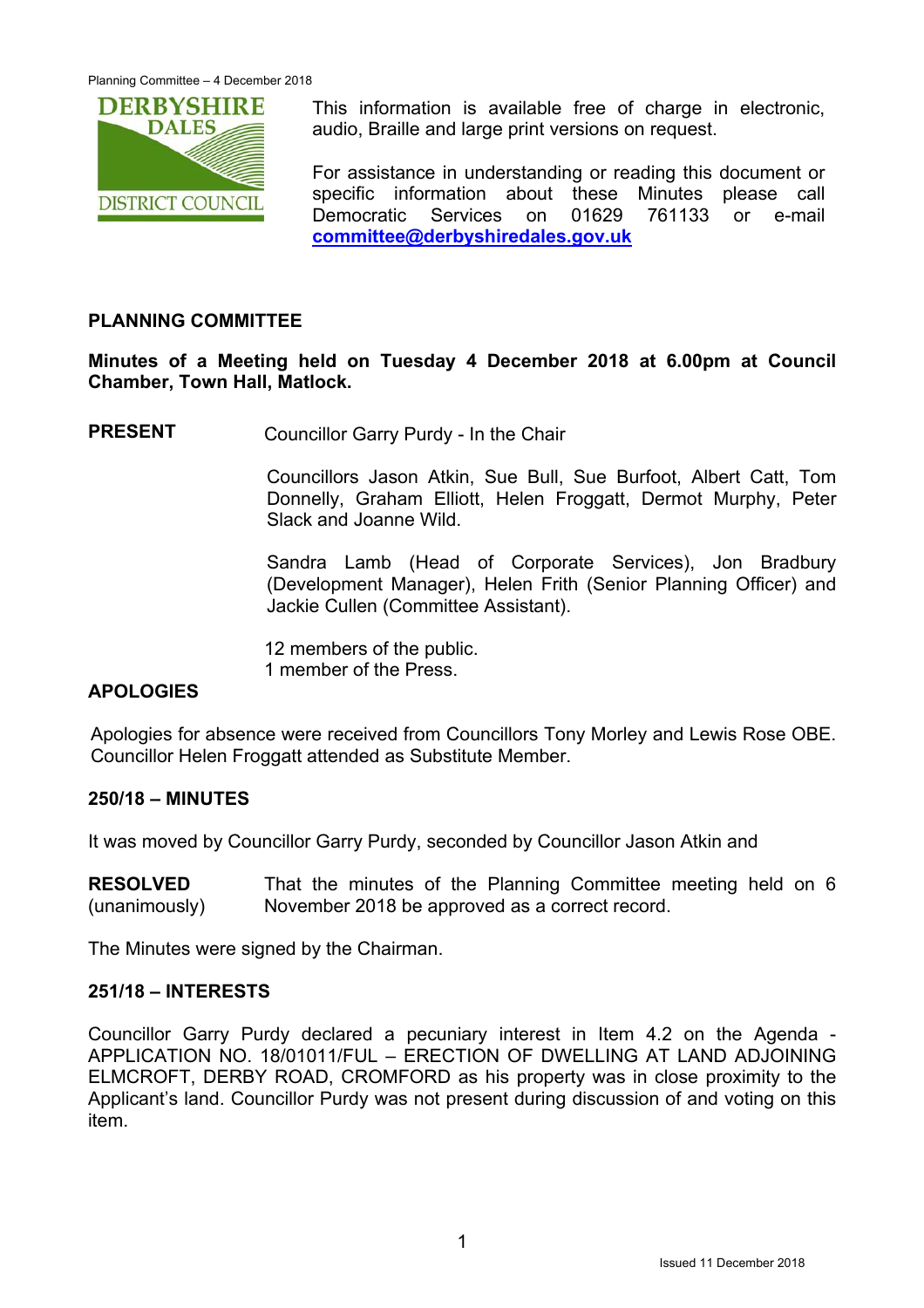## **252/18 – APPLICATION NO. 18/00960/FUL – ERECTION OF RESIDENTIAL CARE HOME (C2 USE), CONVERSION OF DARLEY LODGE TO FORM 7 NO. APARTMENTS (C3 USE), ERECTION OF 3 NO. DWELLINGS (C3 USE) AND DEMOLITION OF BUILDINGS ON SITE AT DARLEY LODGE, DALE ROAD SOUTH, DARLEY DALE**

The Committee visited the site prior to the meeting to allow Members to appreciate the scale of the proposed development and the impacts arising from this.

Correspondence received after publication of the agenda was distributed at the meeting. This comprised a response to the report from the Applicant's agent requesting clarification in respect of the content of the report including conditions. Having reviewed the comments, changes and points of clarification were proposed as an amendment to the officer report:

It was noted that Paragraphs 7.5 and 7.6 of the report should refer to residential care not extra care.

In accordance with the procedure for public participation, Ms Anna Gillings (Agent) spoke in favour of the application.

It was moved by Councillor Jason Atkin, seconded by Councillor Tom Donnelly and

**RESOLVED**  (unanimously) That planning permission be granted subject to the conditions set out in the report, amended as follows:

> 5. There shall be no pedestrian access to/from the site other than via the footpath link proposed to the north western corner of the site or via the existing vehicle access as shown on the site layout plan G4139-90-03 O.

 Reason: In the interests of highway safety in accordance with policies S3, HC19 and HC21 of the Adopted Local Plan 2017.

6. Prior to occupation of the proposed uses space shall be laid out within the site in accordance with drawing No G4139-90-03 O for 48 cars to be parked and for all vehicles including service and delivery vehicles to turn so that they may enter and leave the site in forward gear. These facilities shall thereafter be retained for use at all times.

 Reason: In the interests of highway safety in accordance with policies S3, HC19 and HC21 of the Adopted Local Plan 2017.

- 13. Prior to building works commencing above foundation level, a Biodiversity Enhancement Strategy shall be submitted to and approved in writing by the Local Planning Authority to achieve a net gain in biodiversity in accordance with the NPPF 2018. The Strategy shall be based on the landscape masterplan B18005-102 D received 22.11.18. Such approved measures should be implemented in full and maintained thereafter. Measures shall include:
	- Details of bird and bat boxes will be clearly shown on a plan (positions/ specification/numbers).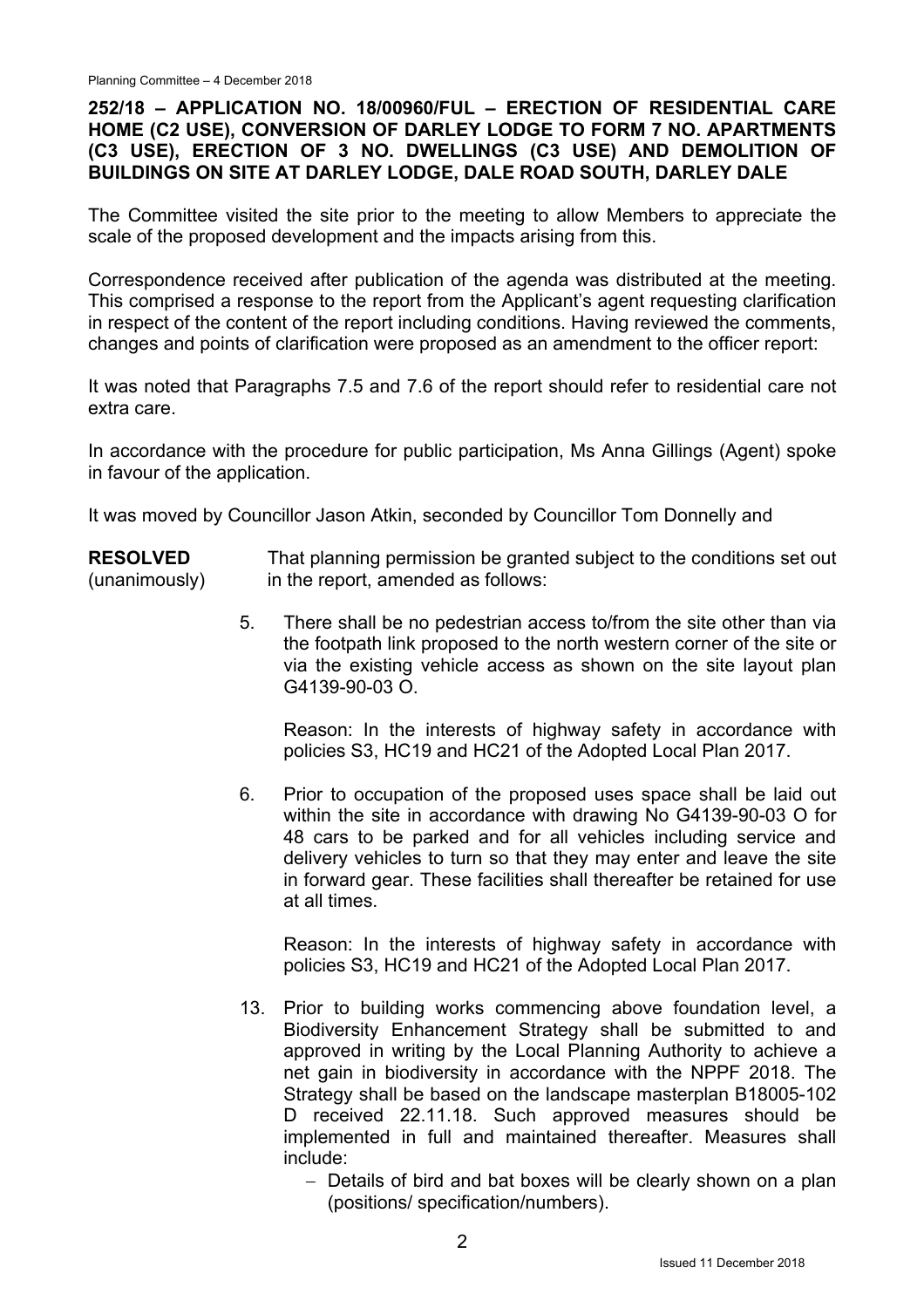- Details of hibernacula/habitat piles will be clearly shown on a plan.
- Hedgehog connectivity measures will be clearly shown on a plan, such as small fencing gaps (130 mm x 130 mm), railings or hedgerows.
- Summary of ecologically beneficial landscaping (full details to be provided in Landscape Plans).

 Reason: In the interest of safeguarding protected species and/or securing biodiversity enhancements in accordance with Policy PD3 of the Adopted Derbyshire Dales Local Plan (2017).

19. Notwithstanding the provisions of the Town and Country Planning (Use Classes) Order 1987 (or any Order revoking or re-enacting that Order with or without modifications) the care home accommodation hereby permitted shall be used solely for the purposes of a nursing/residential care home and for no other purpose.

 Reason: To secure the benefits arising from the development in meeting the needs of the ageing population arising from the development in accordance with policy HC11 of the Adopted Local Plan 2017.

22. This permission relates solely to the following plans received by the Local Planning Authority:

 Elevations as proposed G4139-02-01 D received 03.09.18 Proposed residential floor plans G4139-01-06 D received 03.09.18 Proposed residential floor plans G4139-01-07 D received 03.09.18 Landscape masterplan B18005-102 D received 22.11.18 Overall site layout plan G4139 -09-03 O received 22.11.18 Residential elevations G4139-02-03 B received 03.09.18 Roof plan G4139-01-04 A received 03.09.18 Lower ground floor layout G4139-01-01 C received 03.09.18 Ground floor layout G4139-01-02 C received 03.09.18 First floor layout G4139-01-03 C received 03.09.18

 Reason: For the avoidance of doubt and to define the permission.

### **253/18 - APPLICATION NO. 18/01011/FUL – ERECTION OF DWELLING AT LAND ADJOINING ELMCROFT, DERBY ROAD, CROMFORD**

Councillor Jason Atkin took the Chair for this item.

The Committee visited the site prior to the meeting to allow Members to appreciate the context of the site and the impacts upon designated heritage assets.

Correspondence received after publication of the agenda was distributed at the meeting. This comprised a copy email from a neighbouring resident opposed to the application.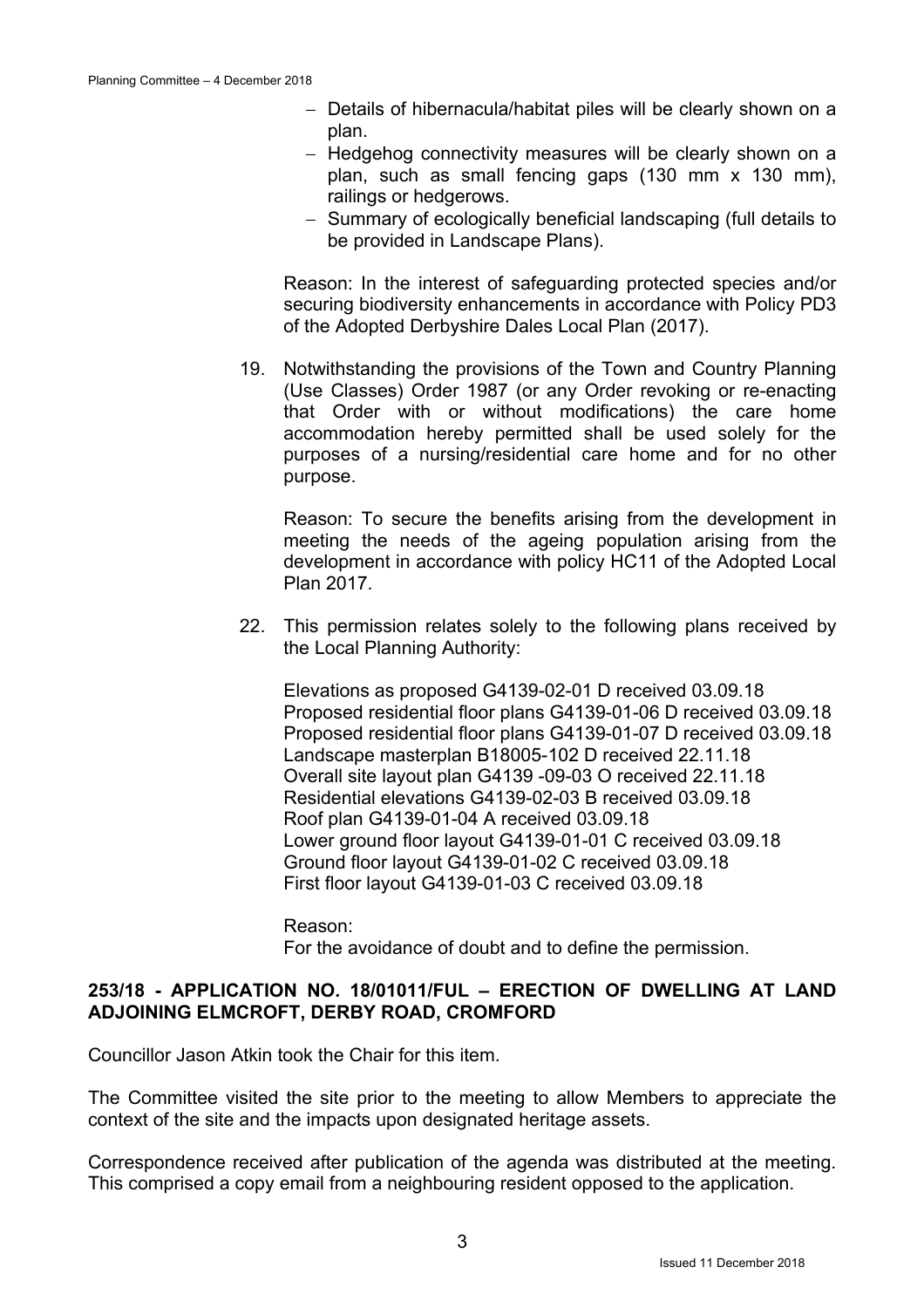In accordance with the procedure for public participation, Mr Peter Hume (neighbour) spoke against the application.

It was moved by Councillor Peter Slack, seconded by Councillor Helen Froggatt and

**RESOLVED**  (unanimously) That planning permission be refused for the reasons set out in the report.

#### **254/18 - APPLICATION NO. 18/00767/VCOND – VARIATION OF CONDITIONS 6 AND 7 OF PLANNING APPLICATION 14/00074/OUT TO ALLOW A START TO BE MADE ON SITE PRIOR TO THE ROAD IMPROVEMENTS BEING COMPLETED AT ASHBOURNE AIRFIELD, ASHBOURNE, DERBYSHIRE**

Correspondence received after publication of the agenda was distributed at the meeting. This comprised a summary of concerns set out in a further letter of representation from a local resident.

The Development Manager advised Members that the site plan shown on page 44 of the report incorporated a parcel of land in the north-east corner that was not part of the application.

In accordance with the procedure for public participation, Mr John Horsburgh (local resident) spoke against the application and Mr Jonathon Jenkin (Agent) spoke in favour of the application.

The Development Manager confirmed that access would be via Blenheim Road and not Ladyhole Road.

It was moved by Councillor Dermot Murphy, seconded by Councillor Albert Catt and

**RESOLVED Voting:**  That delegated authority be granted to the Development Manager to grant varied outline planning permission on completion of a variation to the legal agreement, subject to the conditions set out in the report.

| For                | 10 |
|--------------------|----|
| <b>Against</b>     |    |
| <b>Abstentions</b> | O  |

**255/18 - APPLICATION NO. 18/00918/FUL – ERECTION OF 2 NO. B8 (STORAGE AND DISTRIBUTION)/B1(c) (BUSINESS INDUSTRIAL PROCESS) UNITS AND ASSOC-IATED ENGINEERING WORKS TO RAISE LAND LEVEL, FILL EXISTING PONDS AND CREATE A NEW POND AT WOODHOUSE FARM, LONG LANE, LONGFORD, DERBYSHIRE** 

In accordance with the procedure for public participation Ms Rebecca Beardsley (Agent) spoke in favour of the application.

It was moved by Councillor Albert Catt, seconded by Councillor Jason Atkin and

**RESOLVED**  (unanimously) That planning permission be granted subject to the conditions set out in the report.